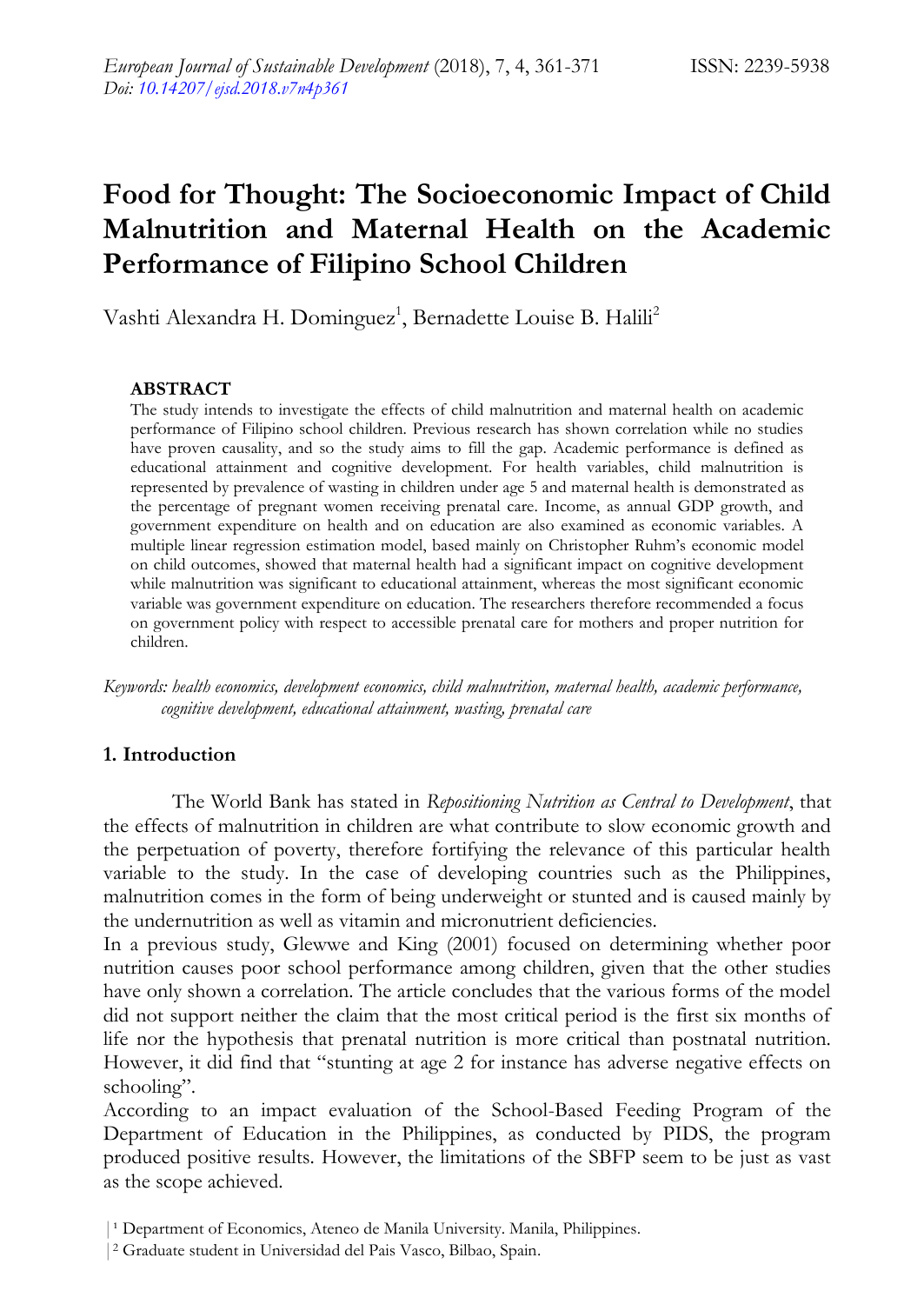A study has also shown that malnutrition in children is also caused by the quality of the nutrition status of mothers. According to *Sizing Up: The Stunting and Child Malnutrition Problem in the Philippines, "* the first 1,000 days, or from conception through the first two years of life, are recognized as critical window of opportunity for growth and human development [...] thus, missing out on this period in terms of providing adequate nutrition to mother and the child will have irreversible effects later on".

The World Bank suggests that the most important limiting factors that affect undernutrition in a country are "inadequate knowledge about the benefits of exclusive breastfeeding and complementary feeding practices and the role of micronutrients and [second,] the lack of time women have available for appropriate infant care practices and their own care during pregnancy."

Stewart et al. (1996) study called *Issues in Measuring Maternal Morbidity: Lessons from the Philippines Safe Motherhood Survey Project* suggests that in order to improve the status of women"s health in the Philippines, service-related issues on specific health problems must be explored further.

Meanwhile, in *Maternal and Child Undernutrition: Consequences for Adult Health and Human Capital* , Victora et al. (2008) finds that undernourished women tend to become shorter adults thus, produce smaller children. The observed trend in related literature reveals that there is an existing positive relationship between birth weight and cognitive development. With regards to attained schooling, the analysis showed undernutrition indicators to be associated with lower educational achievements.

In the regression study of Victoria et al., it is observed that height-for-age and weightfor-age play a significant factor in the relationship between stunting and school performance. Long-term effects of maternal and child undernutrition is also mentioned to last as far as three generations. According to the study, economic agendas must include reduction in malnutrition through investments and policy changes in maternal health, for there to be improvements in the physical and human capital.

*In Who Provides Good Quality Prenatal Care in the Philippines?* , which was conducted by the PIDS. Lavado et al, it was discussed that while prenatal coverage is available, both morbidity and mortality related to pregnancy are still high in the country.

Unsurprisingly, stunting is prevalent in developing nations. Sen and Begum (2009) suggest that regardless of socioeconomic level, a mother's health status significantly determines a child"s overall health condition.

The researchers also examined the link between women's agency and child wellbeing. Women who are better educated are more exposed to maternal and childcare practices. In terms of women"s agency, higher education gives way for more opportunities to improve a woman"s position and household condition. In conclusion, women"s agency affects child nutrition both directly and indirectly.

Jefferis et al. (2002) studied the combined effect of social class and birth weight on cognitive trajectories during their education. Their study concluded that birth weight and social class have independent effects on cognitive development, but the novel finding is that social class at birth describes more of the variation in scores.

A study done by Alderman et al. (2001) concluded that both at micro and macro levels, "sustained income growth can achieve a sizable reduction in malnutrition in the next two decades".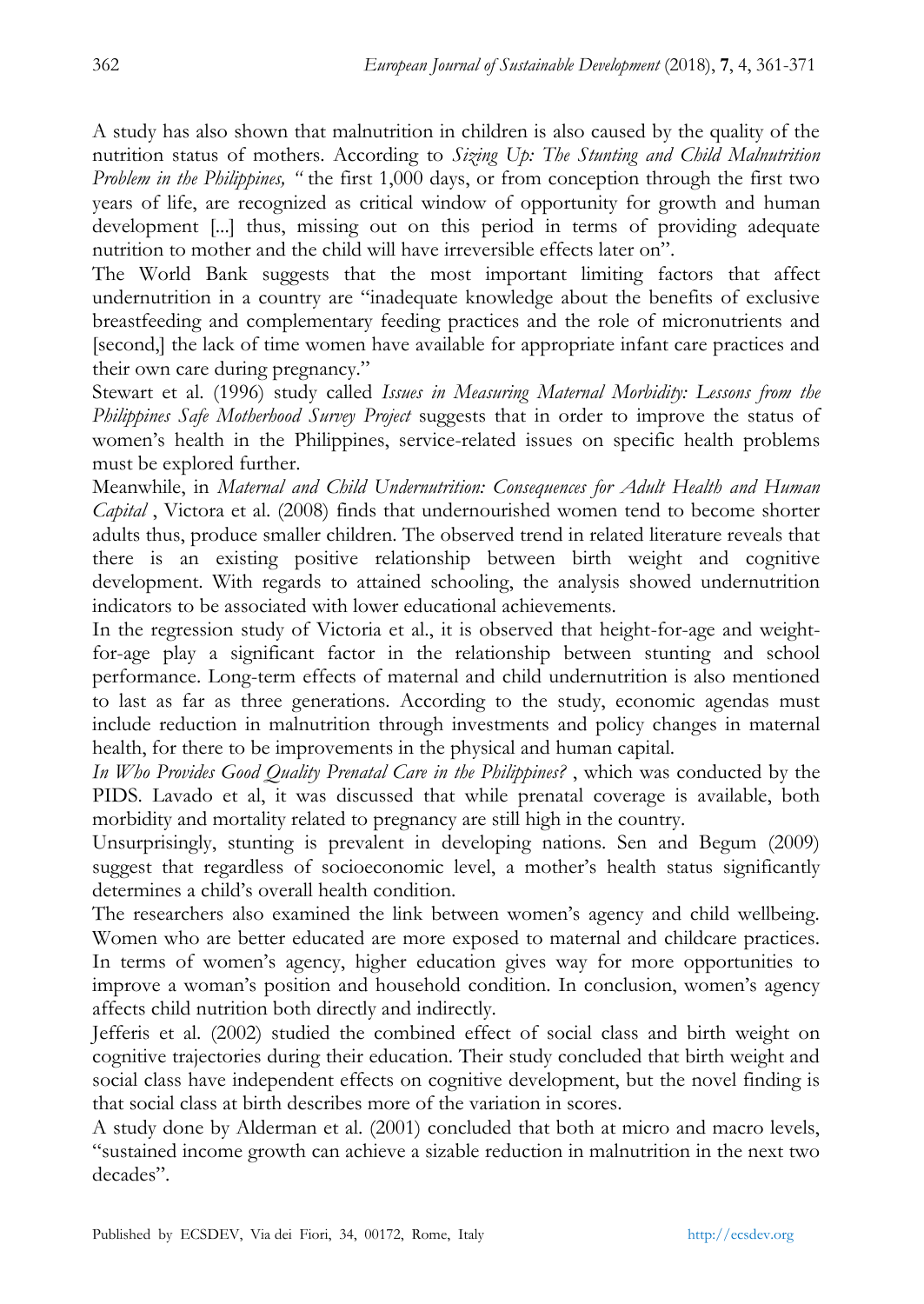The main research gap that has been observed pertains to the relatively limited scope that has thus been reached in this field, insofar as only correlation and not causality has been shown by previous studies. Additionally, data used in these studies are already outdated.

While the literature focused primarily on non-income aspects, several other factors that are socioeconomic in nature and closely related to this study have also been duly recognized in previous studies.

As seen in the studies examined, informational asymmetries linked to the chosen health variables must therefore be solved through government intervention.

# **2. Results**

A combination of two theoretical frameworks will be used. First is Michael Grossman"s demand for health model that illustrates the treatment of health as an outcome of investment. The second is Gary Becker"s household production model that puts emphasis on the role of non-market time in household production. Both will be used to better represent the relationships of the variables at hand. Both frameworks greatly influenced Christopher Ruhm"s economic model.

A multiple linear regression model will be used as the study"s initial estimation model, in consideration of the empirical model such that:

# **ACP** =  $\beta$ 0 **-**  $\beta$ 1WEIGHT +  $\beta$ 2PRENATAL +  $\beta$ 3GDP +  $\beta$ 4EXP +  $u$  (1)

In this specification, ACP represents the academic performance of school children in the Philippines, WEIGHT represents child malnutrition, PRENATAL is for maternal health, GDP represents income, and EXP is for the per capita government expenditure on health, while the variable *u* represents the error term, where all factors related to it are uncorrelated with the explanatory variables. In our estimation model, GDP is used to proxy for parental work hours or variable **H** in Ruhm"s model of child outcomes while the health variables, malnutrition and maternal health are proxy variables of child health **CH** and parental health, **PH** of Contoyannis and Dooley"s model. The researchers believe that among the explanatory variables, malnutrition is the only one that negatively affects academic performance, with respect to its impact on educational attainment. A total of six regressions are done, for six different indicators of academic performance of school children in the Philippines.

Based on the analysis of descriptive statistics (see table 1), the model used for this set of regressions will be referred to as Linear Model 2 and has been transformed accordingly:

# **ACP = β0 - β1WEIGHT + β2PRENATAL + β3GDP + β4logEXP + u** (2)

Linear Model 2 for the six regressions undertaken is deemed by the researchers to be better, especially in transforming the data on government expenditure. For this regression, the researchers will only include government expenditure on health.

The results of the regressions (See Tables 2-7) show that prevalence of women receiving prenatal care and prevalence of wasting are statistically significant variables with respect to cognitive development and educational attainment, respectively. Wasting is known as low weight-for-age.

This goes to show that prenatal care is by far the most pertinent variable to cognitive development, even though its importance is often overlooked. The window for proper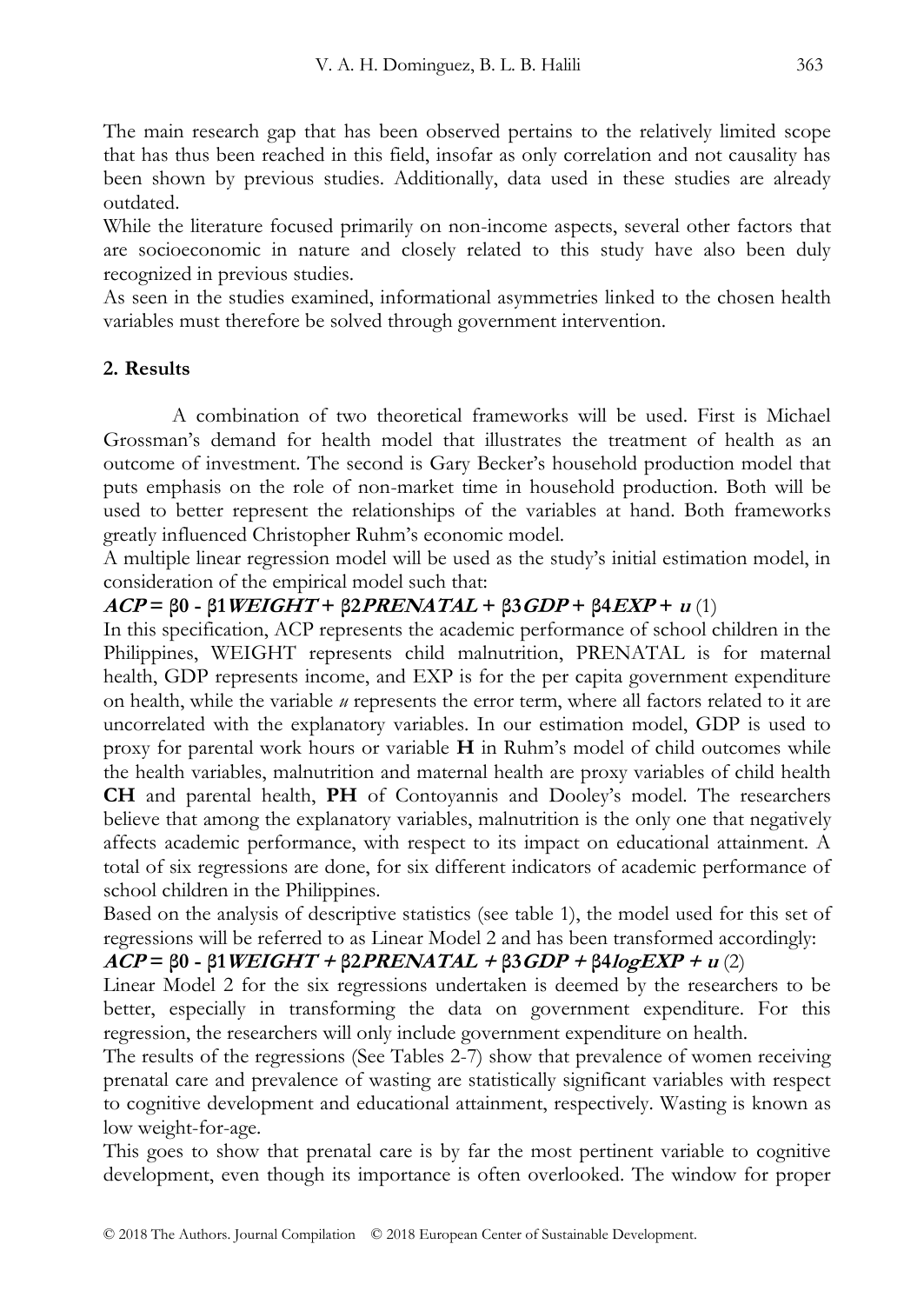prenatal care is limited to the first trimester of pregnancy and is not taken advantage of most of the time for many varying reasons, despite the irreversible effects that it has on a child"s cognitive development. Instead, the common occurrence is for people to tend to focus on nourishing the child as he or she grows through feeding him or her proper food.

However in this case, malnutrition was not statistically significant This is explained by the fact that the human brain reaches 80% of its adult size within the first two years of life. Hence, nutrient supplementation past two years of age has very little effect on the brain"s structural and functional development compared to early interventions.

In the case of educational attainment, weight was shown to be statistically significant and had a negative relationship with cohort survival rate. High malnutrition translates to low survival rate in school. This goes to show that malnutrition is one important factor that affects a child"s capacity to remain in school, thereby fortifying the importance of schoolbased programs that try to combat severe wasting in children. On the other hand, prenatal care is not significant, which could be explained by how the indicator of academic performance in this regression is not a reflection of cognitive development. While the effects of the absence of prenatal care are irreversible on children and may last well into adulthood, educational attainment in this case has more to do with the present capability of the child to remain in school, an important factor that could gravely affect it being his or her current health status, an equally important component of which is nutrition.

Prior studies looked into individual IQ scores in studying the depreciative effect of malnutrition. IQ testing is the most commonly used tool in assessing general intelligence. The structure and motivation of the general education system is to build and develop skills in different fields of knowledge (i.e. subjects). It is therefore sensible to assess intelligence based on how children perform in a combination of subject areas instead of just limiting the performance evaluation to one subject. This approach to testing several subject areas is also prudent because it gives insight into the condition of the brain as different parts of the brain correspond to different facets of human intelligence. The gross enrollment rate does not capture the impact of the health variables because it does not measure the quality of participation or academic performance. Instead, it only describes the initial commitment to education. As earlier mentioned, the dropout rate is determined by a multitude of factors and the nature of the reason for dropping out may or may not be directly caused by the health variables. More notably, high dropout rates in developing countries are primarily explained by socioeconomic factors. Specifically, the greatest socioeconomic barriers to completing education were found to be high fertility rates and high social tension.

Malnutrition has a negative relationship with cognitive development and educational attainment, as expected. This fortifies the role of nutrition in a child"s academic life such that it could either encourage or hamper growth and development, depending on the quality that the child is provided with.

Government expenditure on health represented as logexp proved to be significant to one of the cognitive development indicators. It could be that government expenditure is more closely linked to the capacities that it can provide, such as access to quality prenatal care and adequacy of nutrition-based policies than it is to academic performance.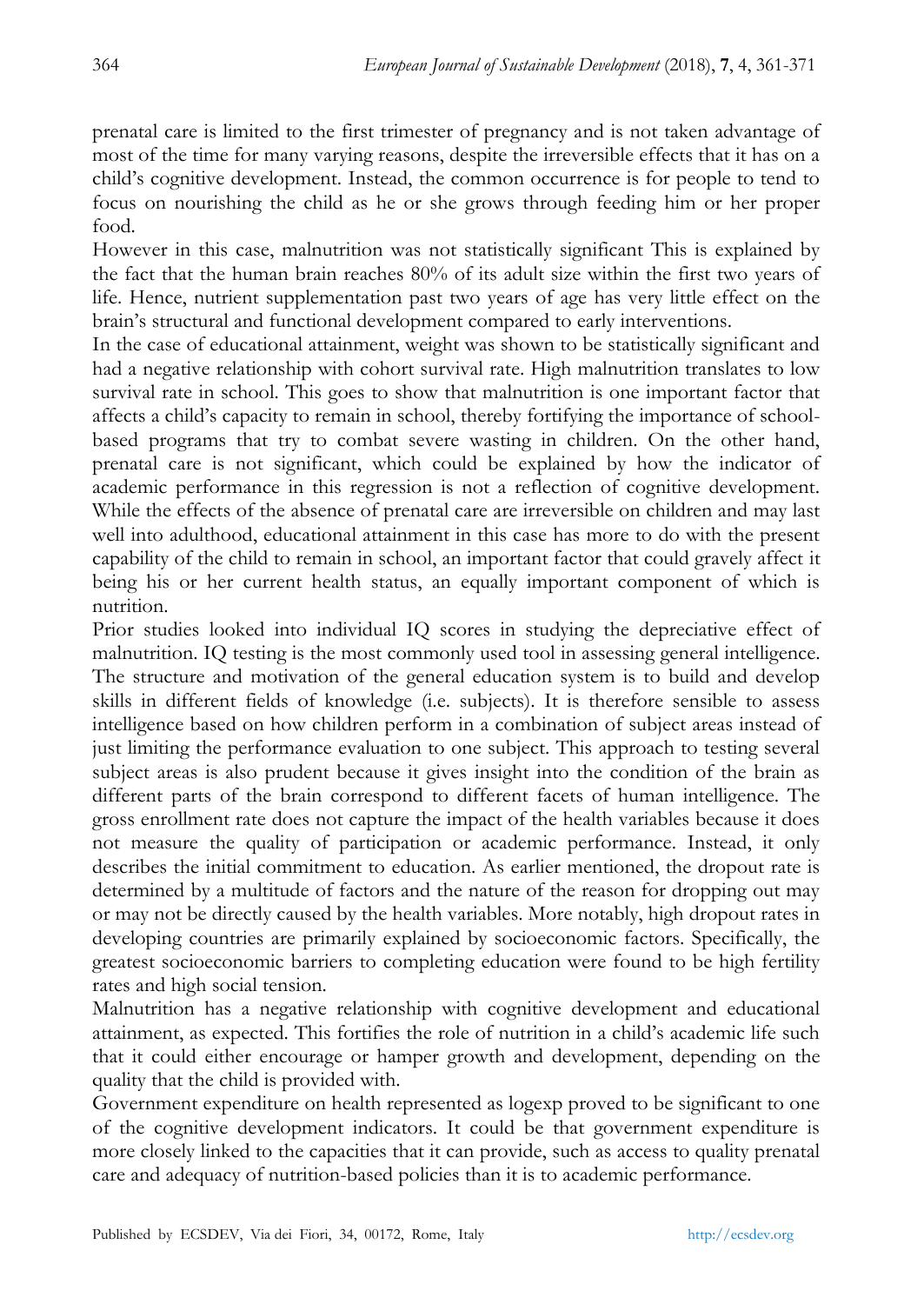Income is less directly related to the dependent variables and more so with the factors that actually allow for the dependent variables to be achieved. For instance, while income may not directly affect a child"s cognitive development, it may have an effect on how a mother is afforded access to prenatal care in the first place. Analogously, income might not directly affect a child"s educational attainment, but it ultimately determines if he or she has the luxury to even attend school. Additionally, income and prenatal were found to complement each other. This is, however, heavily dependent on the quality of the parents" efforts to effectively hone their children"s cognitive ability. A number of studies also have found that "parental commitment to education and parental education levels are important determinants of dropout rates". For instance, high-income families may wish to spend their resources on experiences that they consider to be "essential" to growth such as vacations, sports, and other recreational activities. Yet, other high-income families could consider books, educational software, and tutoring programs to be essential to growth as well. This example may be used for low-income families as well with slight modifications. Given their limited budget constraint, parents may choose to spend their money on providing enough food for all their children and ensuring they have sufficient allowance or *baon* for school. On the other hand, parents who strongly regard education to be the greater priority would rather spend on educational investments with the opportunity cost of being sufficiently fed. As an example, even if parents may have sufficient income, it is not guaranteed that they would exhaust this on education. Although parents naturally desire what they deem best for their children, what they decide is best varies per family.

The availability of data may have caused for the lack of significance of many of the explanatory variables with respect to the other dependent variables. In particular, the collection of data for malnutrition and maternal health were not supplied on an annual basis. The researchers utilized the statistic closest to the year with available data, the assumption being that the statistic did not change until the new data was provided. This may have potentially imposed a decreased ability to predict significance among the cognitive development indicators. In order to enhance the regression results, additional regressors that would not pose a problem of multicollinearity with the other explanatory variables could have ideally been used for this study, such as an education variable using average years of schooling as an indicator. However, this data was not available.

The regression analysis confirmed the importance of maternal health and malnutrition as crucial determinants in influencing academic performance. An important byproduct of this analysis was the resulting effects of each explanatory variable in specific areas of academic performance. The findings help dismiss the common misconception of having either malnutrition or poor maternal health to be the greatest impediment to academic performance. Instead, it is possible that these health variables are causative of one another and may lead to a perpetually harmful cycle unless mitigated through proper interventions. As often seen in developing countries, malnutrition already begins in utero. Undernourished mothers often suffer from restricted fetal growth that leads to low infant birth weight. As earlier mentioned in our literature, low infant birth weight results in cognitive developmental delays and a decrease of 4 to 8 points in IQ scores compared to infants with a birth weight that is appropriate-for-gestational-age. The results of our study support earlier research as demonstrated in the regression of the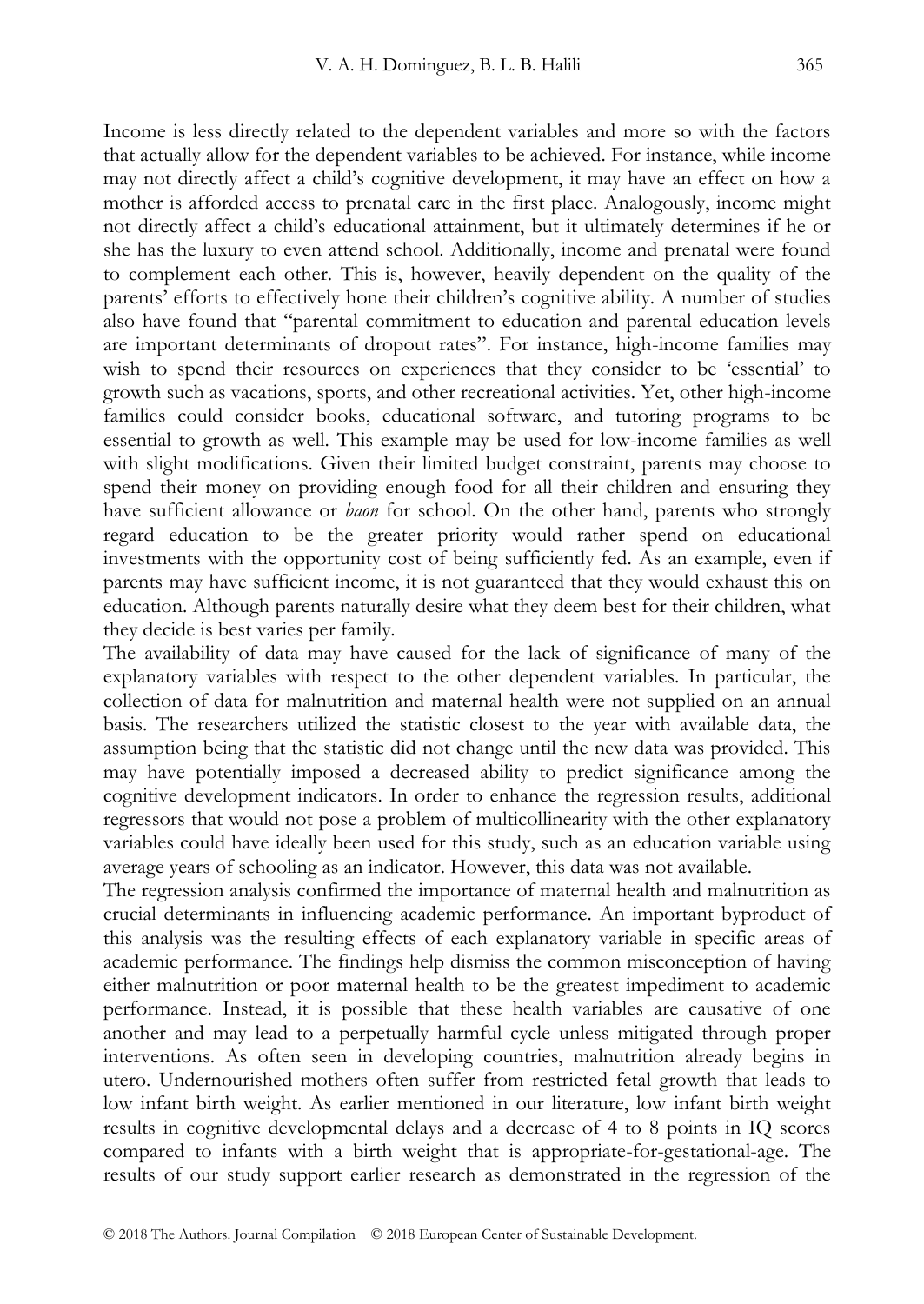Overall National Achievement Test scores. Prenatal health was the most significant determinant of overall NAT scores, which we used as proxy to the standard IQ test. This implies that maternal health interventions and prenatal nutrient supplementation programs aimed to reduce infant malnutrition and its detrimental effects would be most conducive to cognitive development during the "crucial window of opportunity" that spans from pregnancy to the first two years of age.

Moreover, our study adds to the growing literature illustrating the negative association between high malnutrition and school performance. students who are in a state of hunger cannot give full participation in class. This condition also direly affects their ability to absorb educational material, promote attentiveness, and degrades their social skills with teachers and fellow students.

On the surface, income and health expenditure may appear conducive to honing cognitive development and educational attainment. The results of our study imply that the other variables, namely the economic variables, income and government expenditure in health did not prove to be directly causative to academic performance. A reason for this could be the structure of the relationship between these explanatory variables to our outcome variables. For income, there seems to be a medium between the benefit and the benefactor that takes form in the child"s parents. Parents may choose to exhaust their income on what they personally consider to be "essential" to their child"s growth whether it be recreational activities or after-school tutoring programs. On the other hand, government expenditure on education proved to be pertinent to cognitive development and educational attainment, addressing problems such as illiteracy, which was shown to be an important factor in determining quality of motherhood.

Additionally, the nature of some of the data made available for this study greatly limited its scope. For instance, having quality-based data on prenatal care would have added depth to the analysis, however, the unavailability forced the researchers to rely on a quantity-based indicator. As for prevalence of child malnutrition, the researchers were forced to use data per interval, although the researchers deem that having annually updated data would have enriched the analysis as well. For future studies, this should be a consideration especially if availability is still a concern.

## **3. Summary and Recommendations**

By utilizing unique independent and dependent variables and making them relevant to the Philippine context, the researchers have updated existing studies and research gaps. For instance, data on the NAT scores and rates pertaining to school retention were not previously used in other studies in conjunction with the health and economic variables chosen for this study. As a result, a new dimension that further defines the boundaries between cognitive development and educational attainment has been introduced. Additionally, the link between child malnutrition and maternal health was repeatedly reinforced.

Recommendations are also necessary for updating research gaps from previous studies, which were not directly addressed by the methodology used in this one. For instance, aside from the Cebu Longitudinal Survey, it is necessary to conduct more longitudinal studies on malnutrition that may help provide a basis for constructing more effective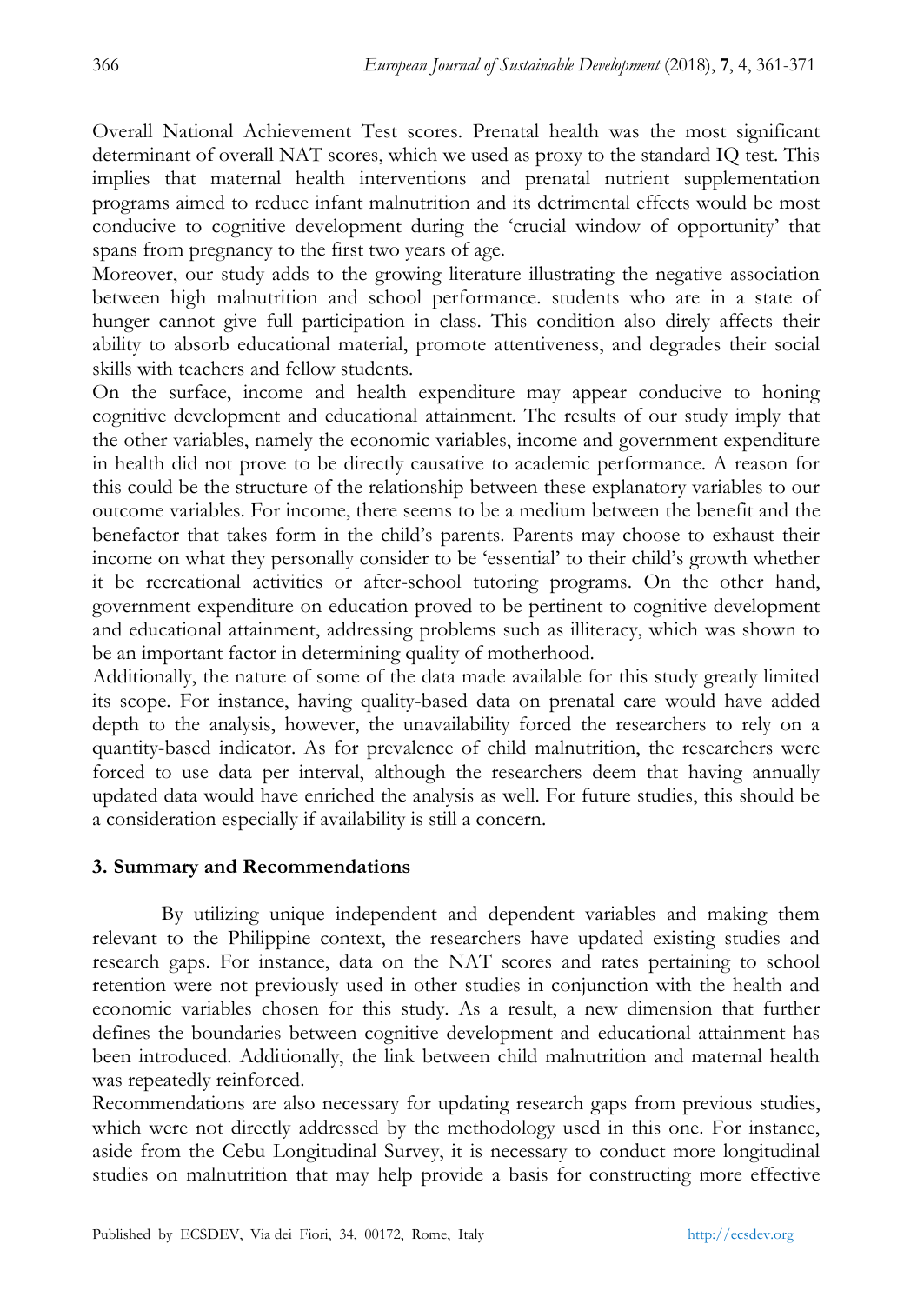policy interventions especially for local government units. These locally or regionally designed policies should take into consideration local agriculture to ensure the policy"s viability and properly assess what specific types of vitamin and mineral deficiencies are found in the children in order to target the root causes of malnutrition. Likewise, policy evaluation on existing programs should be conducted on a regular basis. As seen in the examples of the SBFP led by the DepEd and the SMS, policy evaluation allows for the relevant stakeholders involved to identify key areas of improvement and therefore allocate resources more efficiently and target beneficiaries more precisely.

Thus, the researchers also recommend a shift in focus, in terms of policy implementation and formulation, on the importance of maternal health and child malnutrition on the part of the Philippine government. The contents of prenatal care in the country, although generally available and quantifiable, must be better integrated and synthesized so as to be made more easily accessible to the general public. A prenatal care kit, consisting of basic health care services for the first trimester of pregnancy, could be developed by pertinent sectors of the government such as DOH, as part of a program that could seek to provide equitable access to maternal health care across the country.

Apart from this, the government may also choose to focus on improving education on and awareness of the true importance of prenatal care, starting at the *barangay* level. This government intervention would be relatively easily to implement, given that the services are presently made available and it is only a matter of organizing them more efficiently to benefit a greater number of people. In addressing malnutrition, the government is correct in targeting school children from low-income families through school-based feeding programs. Budget allocation for this particular program should be increased annually in order to make it more sustainable and thereby more effective. If complemented with other programs, such as those that focus on improving instruction and improving the quality of education, this policy could drastically improve not only the health status of its targeted beneficiaries but their overall educational attainment as well.

### **Appendices**

**Table 1:** Descriptive Statistics

| Variable                                              | Mean     | Standard<br>Deviation               | Minimum<br>Value | Maximum<br>Value |
|-------------------------------------------------------|----------|-------------------------------------|------------------|------------------|
|                                                       |          | <b>DEPENDENT VARIABLES</b>          |                  |                  |
| NAT Overall (%)                                       | 54.44468 | 6.479123                            | 44.94            | 68.88171         |
| NAT Verbal (%)                                        | 52.0047  | 6.733473                            | 43.17            | 67.8092          |
| NAT Math (%)                                          | 52.45514 | 6.891091                            | 44.49            | 69.02959         |
| Cohort Survival Rate (%)                              | 72.78    | 4.657725                            | 63.45            | 79.91            |
| Dropout Rate (%)                                      | 7.876053 | 1.32371                             | 5.99             | 12.51            |
| Gross Enrollment Rate (%)                             | 96.00579 | 15.94675                            | 73.52            | 119.15           |
|                                                       |          | <i><b>INDEPENDENT VARIABLES</b></i> |                  |                  |
| Malnutrition prevalence,<br>weight for age (%)        | 23.50526 | 3.557326                            | 20.2             | 28.3             |
| Pregnant women receiving<br>prenatal care (%)         | 88.11579 | 3.791636                            | 83.1             | 95.5             |
| Annual GDP Growth (%)                                 | 4.621248 | 2.03303                             | $-0.5767222$     | 7.632264         |
| Health expenditure per<br>capita (USD)                | 57.5354  | 30.16432                            | 28.05091         | 121.5959         |
| Health expenditure per<br>capita (Log)                | 3.930951 | 0.4875227                           | 3.334021         | 4.800704         |
| Expenditure on primary and<br>secondary education (%) | 40.83359 | 16.27839                            | 21.80575         | 60.45892         |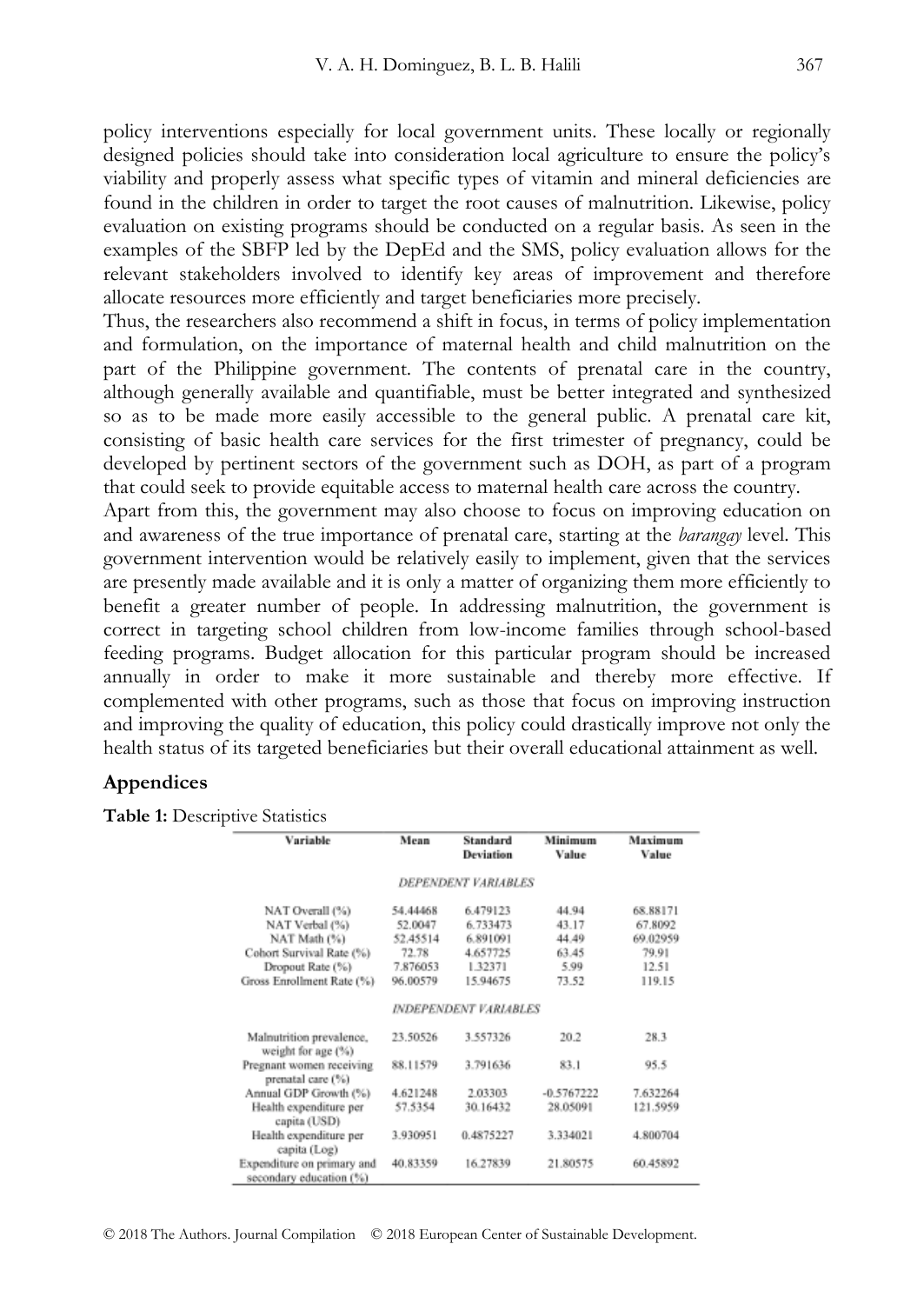**Table 2:** NAT = β0 - β1WEIGHT + β2PRENATAL + β3GDP + β4logEXP + u

| Linear regression | Number of $obs =$ |  | 38                |
|-------------------|-------------------|--|-------------------|
|                   |                   |  | $F(4, 33) = 7.04$ |
|                   | Prob > F          |  | $= 0.0003$        |
|                   | R-squared         |  | $= 0.4442$        |
|                   | Root MSE          |  | $= 5.1146$        |

| nat      | Coef.       | Robust<br>Std. Err. | τ       | P >  t |             | [90% Conf. Interval] |
|----------|-------------|---------------------|---------|--------|-------------|----------------------|
| weight   | $-.281576$  | .3562074            | $-0.79$ | 0.435  | $-.8844073$ | .3212553             |
| prenatal | .9450063    | .4523456            | 2.09    | 0.044  | .1794746    | 1.710538             |
| gdp      | $-.0842857$ | .598819             | $-0.14$ | 0.889  | $-1.097703$ | .9291318             |
| logexp   | .0009075    | 2.442162            | 0.00    | 1.000  | $-4.132111$ | 4.133926             |
| _cons    | $-21.82084$ | 46.25411            | $-0.47$ | 0.640  | $-100.0995$ | 56.45779             |

**Table 3:** Verbal = β0 - β1WEIGHT + β2PRENATAL + β3GDP + β4logEXP + u

Linear regression

Linear regression

|                                             |                                                                |                                                          |                                            |                                           | F (<br>$33) =$<br>4,<br>$Prob$ > $F$<br>R-squared<br>Root MSE          | 7.48<br>0.0002<br>$=$<br>0.5134<br>$=$<br>4.9734<br>$=$  |
|---------------------------------------------|----------------------------------------------------------------|----------------------------------------------------------|--------------------------------------------|-------------------------------------------|------------------------------------------------------------------------|----------------------------------------------------------|
| verbal                                      | Coef.                                                          | Robust<br>Std. Err.                                      | t                                          | P >  t                                    | [90% Conf. Interval]                                                   |                                                          |
| weight<br>prenatal<br>gdp<br>logexp<br>cons | $-.1097036$<br>.6885573<br>.2251629<br>3.860028<br>$-22.30358$ | .3377643<br>.4070096<br>.5513622<br>2.534313<br>40.38745 | $-0.32$<br>1.69<br>0.41<br>1.52<br>$-0.55$ | 0.747<br>0.100<br>0.686<br>0.137<br>0.585 | $-.6813224$<br>$-.0002496$<br>$-.7079406$<br>$-.4289429$<br>$-90.6537$ | .4619153<br>1.377364<br>1.158266<br>8.148999<br>46.04655 |

**Table 4:** Math = β0 - β1WEIGHT + β2PRENATAL + β3GDP + β4logEXP + u

| Number of $obs =$ |          | 38     |
|-------------------|----------|--------|
| $F(4, 33) =$      |          | 3.56   |
| $Prob$ > $F$      | $\equiv$ | 0.0160 |
| R-squared         | $=$      | 0.3226 |
| Root MSE          | $=$      | 6.0056 |
|                   |          |        |

Number of  $obs =$ 

38

| math     | Coef.       | Robust<br>Std. Err. |         | P >  t |             | [90% Conf. Interval] |
|----------|-------------|---------------------|---------|--------|-------------|----------------------|
| weight   | $-.2927677$ | .431309             | $-0.68$ | 0.502  | $-1.022698$ | .4371625             |
| prenatal | .3376039    | .5354753            | 0.63    | 0.533  | $-.5686132$ | 1.243821             |
| gdp      | $-.4032576$ | .7688443            | $-0.52$ | 0.603  | $-1.704419$ | .8979039             |
| logexp   | 4.381101    | 2.579218            | 1.70    | 0.099  | .0161348    | 8.746067             |
| cons     | 14.23014    | 55.87774            | 0.25    | 0.801  | $-80.33513$ | 108.7954             |

**Table 5:** CSR = β0 - β1WEIGHT + β2PRENATAL + β3GDP + β4logEXP + u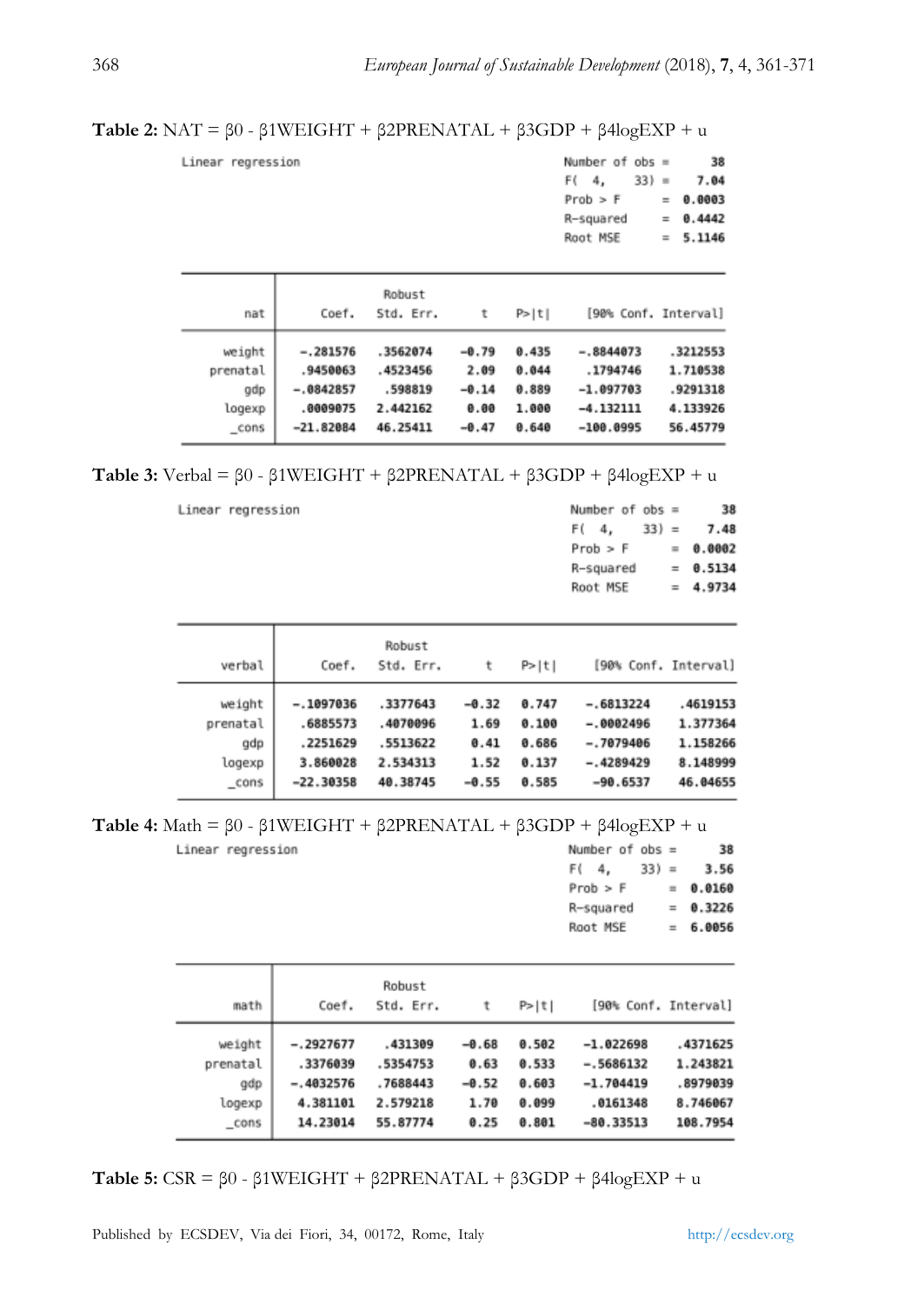| Source                                       | SS                                                            | df                                                       | <b>MS</b>                                  |                                           | Number of $obs =$                                                    |            | 38                                                         |
|----------------------------------------------|---------------------------------------------------------------|----------------------------------------------------------|--------------------------------------------|-------------------------------------------|----------------------------------------------------------------------|------------|------------------------------------------------------------|
| Model<br>Residual                            | 410.04991<br>392.64309                                        | 4<br>33                                                  | 102.512478<br>11.8982755                   |                                           | $33) =$<br>F (<br>4.<br>Proof > F<br>R-squared                       | $=$<br>$=$ | 8.62<br>0.0001<br>0.5108<br>0.4516                         |
| Total                                        | 802.693                                                       | 37                                                       | 21.6944054                                 |                                           | Adj R-squared<br>Root MSE                                            | $=$<br>$=$ | 3.4494                                                     |
| csr                                          | Coef.                                                         | Std. Err.                                                | t                                          | P >  t                                    | [90% Conf. Interval]                                                 |            |                                                            |
| weight<br>prenatal<br>gdp<br>logexp<br>_cons | $-.7420441$<br>.0904956<br>$-.247334$<br>1.577162<br>77.19109 | .2686113<br>.3348532<br>.3397169<br>2.645559<br>27.22514 | $-2.76$<br>0.27<br>$-0.73$<br>0.60<br>2.84 | 0.009<br>0.789<br>0.472<br>0.555<br>0.008 | $-1.196631$<br>$-.4761967$<br>$-.8222574$<br>$-2.900077$<br>31.11635 |            | $-.287457$<br>.6571879<br>.3275894<br>6.054402<br>123.2658 |

**Table 6:** DOR = β0 - β1WEIGHT + β2PRENATAL + β3GDP + β4logEXP + u

| Source                                          | SS                                                         | df                                                       | МS                                      |                                           | Number of<br>$obs =$                                                    |                                                         | 38 |
|-------------------------------------------------|------------------------------------------------------------|----------------------------------------------------------|-----------------------------------------|-------------------------------------------|-------------------------------------------------------------------------|---------------------------------------------------------|----|
| Model<br>Residual                               | 8.79244744<br>56.0392605                                   | 4<br>33                                                  | 2.19811186<br>1.69815941                |                                           | $33) =$<br>F (<br>4,<br>$Prob$ > $F$<br>R-squared                       | 1.29<br>0.2923<br>$=$<br>0.1356<br>$\equiv$             |    |
| Total                                           | 64.8317079                                                 | 37                                                       | 1.75220832                              |                                           | $Adj$ R-squared =<br>Root MSE                                           | 0.0308<br>1.3031<br>$=$                                 |    |
| dor                                             | Coef.                                                      | Std. Err.                                                | t                                       | P>  t                                     | [90% Conf. Interval]                                                    |                                                         |    |
| weight<br>prenatal<br>gdp<br>logexp<br>$\_cons$ | .0541756<br>$-.1339494$<br>.0346393<br>.3854343<br>16.7305 | .1014779<br>.1265033<br>.1283407<br>.9994584<br>10.28531 | 0.53<br>$-1.06$<br>0.27<br>0.39<br>1.63 | 0.597<br>0.297<br>0.789<br>0.702<br>0.113 | $-.1175616$<br>$-.3480385$<br>$-.1825594$<br>$-1.306009$<br>$-.6759467$ | .2259128<br>.0801397<br>.251838<br>2.076878<br>34.13695 |    |

**Table 7:** GER = β0 - β1WEIGHT + β2PRENATAL + β3GDP + β4logEXP + u

| Source                                          | SS                                                          | df                                                       | МS                       |                                         |                                           | Number of                                                               | $obs =$                    | 38                                                     |
|-------------------------------------------------|-------------------------------------------------------------|----------------------------------------------------------|--------------------------|-----------------------------------------|-------------------------------------------|-------------------------------------------------------------------------|----------------------------|--------------------------------------------------------|
| Model<br>Residual                               | 102.504283<br>9306.55744                                    | 4<br>33                                                  | 25.6260707<br>282.016892 |                                         |                                           | F (<br>4,<br>$Prob$ > $F$<br>R-squared                                  | $33) =$<br>$\equiv$<br>$=$ | 0.09<br>0.9847<br>0.0109                               |
| Total                                           | 9409.06173                                                  | 37                                                       | 254.298966               |                                         |                                           | Adj R-squared<br>Root MSE                                               | $\equiv$<br>$=$            | $-0.1090$<br>16.793                                    |
| ger                                             | Coef.                                                       | Std. Err.                                                |                          | t                                       | P >  t                                    |                                                                         |                            | [90% Conf. Interval]                                   |
| weight<br>prenatal<br>gdp<br>logexp<br>$\_cons$ | .6210363<br>.6827656<br>.2312631<br>$-.3967816$<br>21.73674 | 1.307735<br>1.630234<br>1.653913<br>12.87992<br>132.5457 |                          | 0.47<br>0.42<br>0.14<br>$-0.03$<br>0.16 | 0.638<br>0.678<br>0.890<br>0.976<br>0.871 | $-1.592123$<br>$-2.076178$<br>$-2.567754$<br>$-22.19424$<br>$-202.5784$ |                            | 2.834196<br>3.44171<br>3.03028<br>21.40068<br>246.0518 |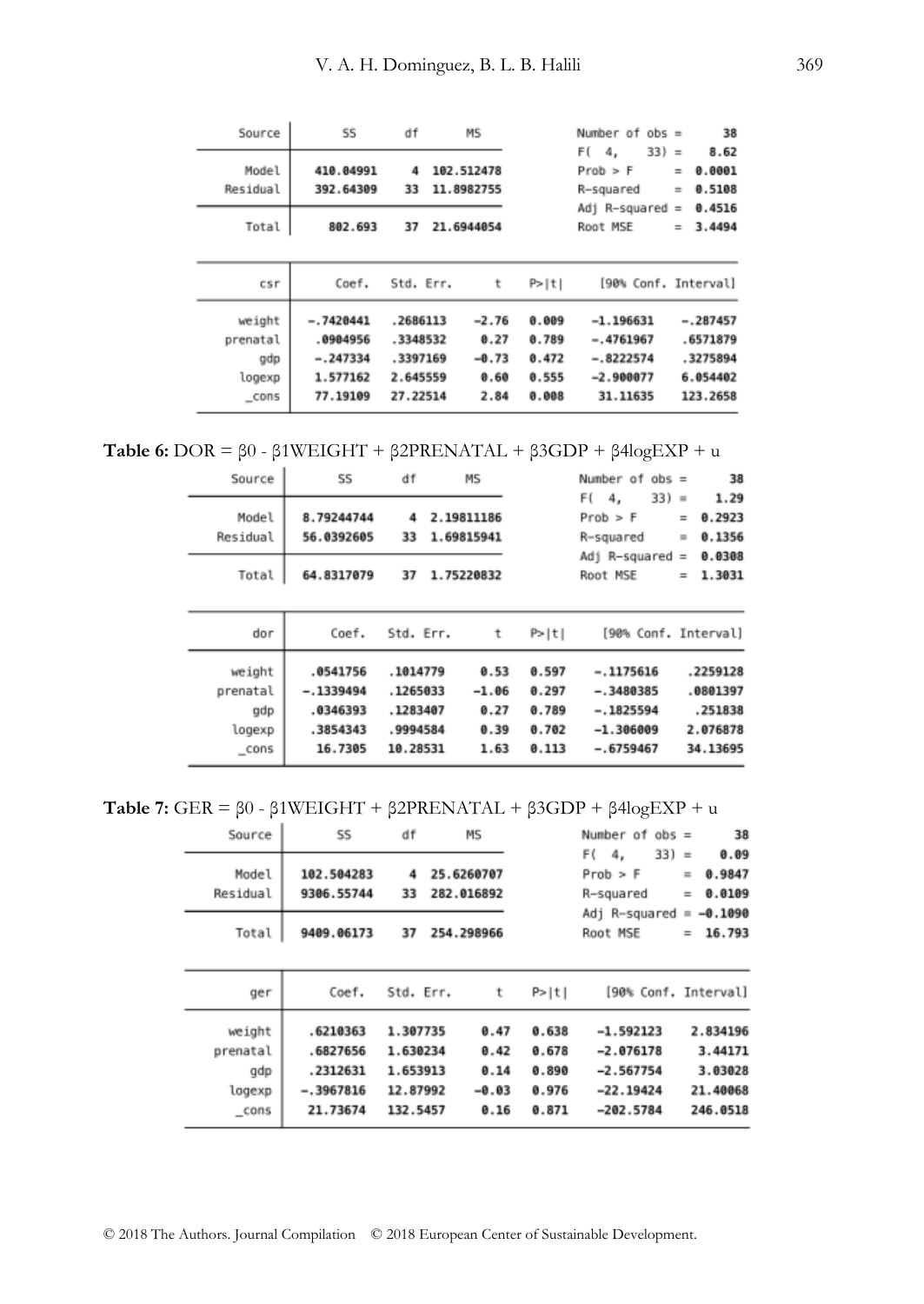#### **References**

- Alderman, Harold, Simon Appleton, Lawrence Haddad, Lina Song, and Yisehac Yohannes. *Reducing Child Malnutrition: How Far Does Income Growth Take Us?* No. DP 01/05. Centre for Research in Economic Development and International Trade, University of Nottingham, 2001.
- Begum, Sharifa, and Binayak Sen. "Maternal Health, Child Well-Being and Chronic Poverty: Does Women's Agency Matter?." *The Bangladesh Development Studies* (2009): 69-93.
- Behrman, Jere R., and Nevzer Stacey. *The social benefits of education*. University of Michigan Press, 1997.
- Department of Education, Culture and Sports Research and Statistics Division. DECS Statistical Bulletin School Year 1992-1993. 1993. Raw data. Philippines, Metro Manila.
- Department of Education, Culture and Sports Research and Statistics Division. DECS Statistical Bulletin School Year 1993-1994. 1994. Raw data. Philippines, Metro Manila.
- Department of Education, Culture and Sports Research and Statistics Division. DECS Statistical Bulletin School Year 1994-1995. 1995. Raw data. Philippines, Metro Manila.
- Department of Education, Culture and Sports Research and Statistics Division. DECS Statistical Bulletin School Year 1995-1996. 1996. Raw data. Philippines, Metro Manila.
- Department of Education, Culture and Sports Research and Statistics Division. DECS Statistical Bulletin School Year 1996-1997. 1997. Raw data. Philippines, Metro Manila.
- Department of Education, Culture and Sports Research and Statistics Division. DECS Statistical Bulletin School Year 1997-1998. 1998. Raw data. Philippines, Metro Manila.
- Department of Education, Culture and Sports Research and Statistics Division. DECS Statistical Bulletin School Year 1998-1999. 1999. Raw data. Philippines, Metro Manila.
- Department of Education, Culture and Sports Research and Statistics Division. DECS Statistical Bulletin School Year 1999-2000. 2000. Raw data. Philippines, Metro Manila.
- Department of Education, Culture and Sports Research and Statistics Division. DECS Statistical Bulletin School Year 2000-2001. 2001. Raw data. Philippines, Metro Manila.
- Department of Education Research and Statistics Division. DepEd Statistical Bulletin School Year 2001- 2002. 2002. Raw data. Philippines, Metro Manila.
- Department of Education Research and Statistics Division. Indicators 2002-2008. 2016. Raw data. Philippines, Metro Manila.
- Department of Education Research and Statistics Division. Basic Education Fact Sheet. 2011. Raw data. Philippines, Metro Manila.
- Department of Education Research and Statistics Division. Basic Education Fact Sheet. 2014. Raw data. Philippines, Metro Manila.
- Department of Education Bureau of Education Assessment Office. National Achievement Test. Raw data. Philippines, Metro Manila.
- DEPED. "DO 91, S. 2009 Prescribing Guidelines and Requirements Regulating the Use of National Examination Results." *DO 91, S. 2009*. Department of Education Philippines, 2 Sept. 2009. Web.
- DOH. "Women's Health and Safe Motherhood Project*." Department of Health Philippines*, n.d. Web.
- Gigante, D. P., et al. "Epidemiology of early and late growth in height, leg and trunk length: findings from a birth cohort of Brazilian males." *European journal of clinical nutrition* 63.3 (2009): 375-381.
- Grossman, Michael. *The human capital model of the demand for health*. No. w7078. National Bureau of Economic Research, 1999.
- Jefferis, Barbara JMH, Chris Power, and Clyde Hertzman. "Birth weight, childhood socioeconomic environment, and cognitive development in the 1958 British birth cohort study." *Bmj* 325.7359 (2002): 305.
- Kes, Aslihan, et al. "The economic burden of maternal mortality on households: evidence from three subcounties in rural western Kenya."*Reprod Health* 12.suppl 1 (2015): S3.
- Lavado, Rouselle F., and Leizel P. Lagrada. *Are maternal and child care programs reaching the poorest regions in the Philippines?*. No. DP 2008-30. Philippine Institute for Development Studies, 2008.
- Lavado, Rouselle F., Leizel P. Lagrada, Valerie Gilbert T. Ulep, and Lester M. Tan. *Who Provides Good Quality Prenatal Care in the Philippines?.* No. DP 2010-18. Philippine Institute for Development Studies, 2010.